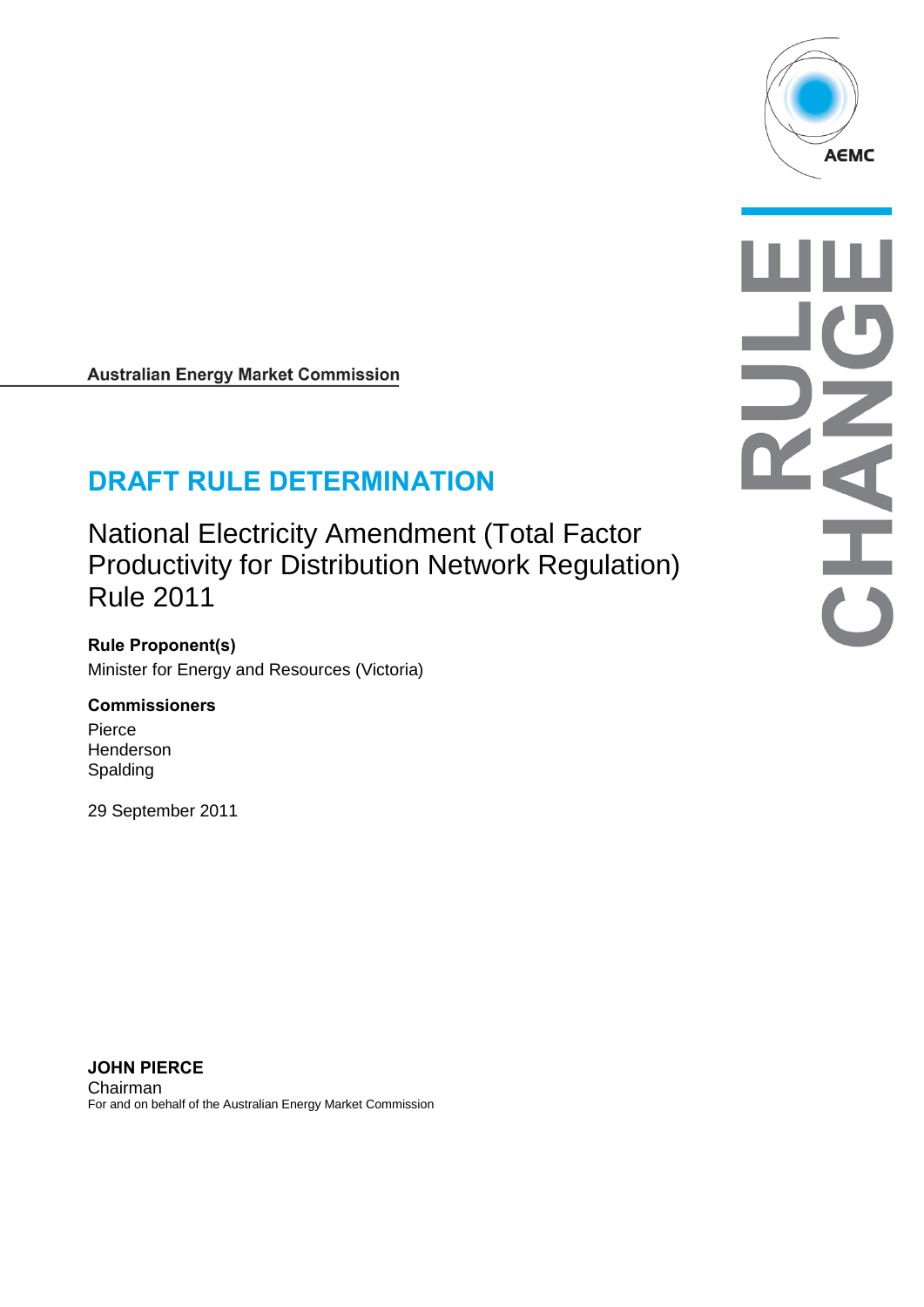#### **Inquiries**

Australian Energy Market Commission PO Box A2449 Sydney South NSW 1235

**E**: aemc@aemc.gov.au **T**: (02) 8296 7800 **F**: (02) 8296 7899

Reference: ERC0068

#### **Citation**

AEMC 2011, Total Factor Productivity for Distribution Network Regulation, Draft Rule Determination, 29 September 2011 , Sydney

#### **About the AEMC**

The Council of Australian Governments, through its Ministerial Council on Energy (MCE), established the Australian Energy Market Commission (AEMC) in July 2005. The AEMC has two principal functions. We make and amend the national electricity and gas rules, and we conduct independent reviews of the energy markets for the MCE.

This work is copyright. The Copyright Act 1968 permits fair dealing for study, research, news reporting, criticism and review. Selected passages, tables or diagrams may be reproduced for such purposes provided acknowledgement of the source is included.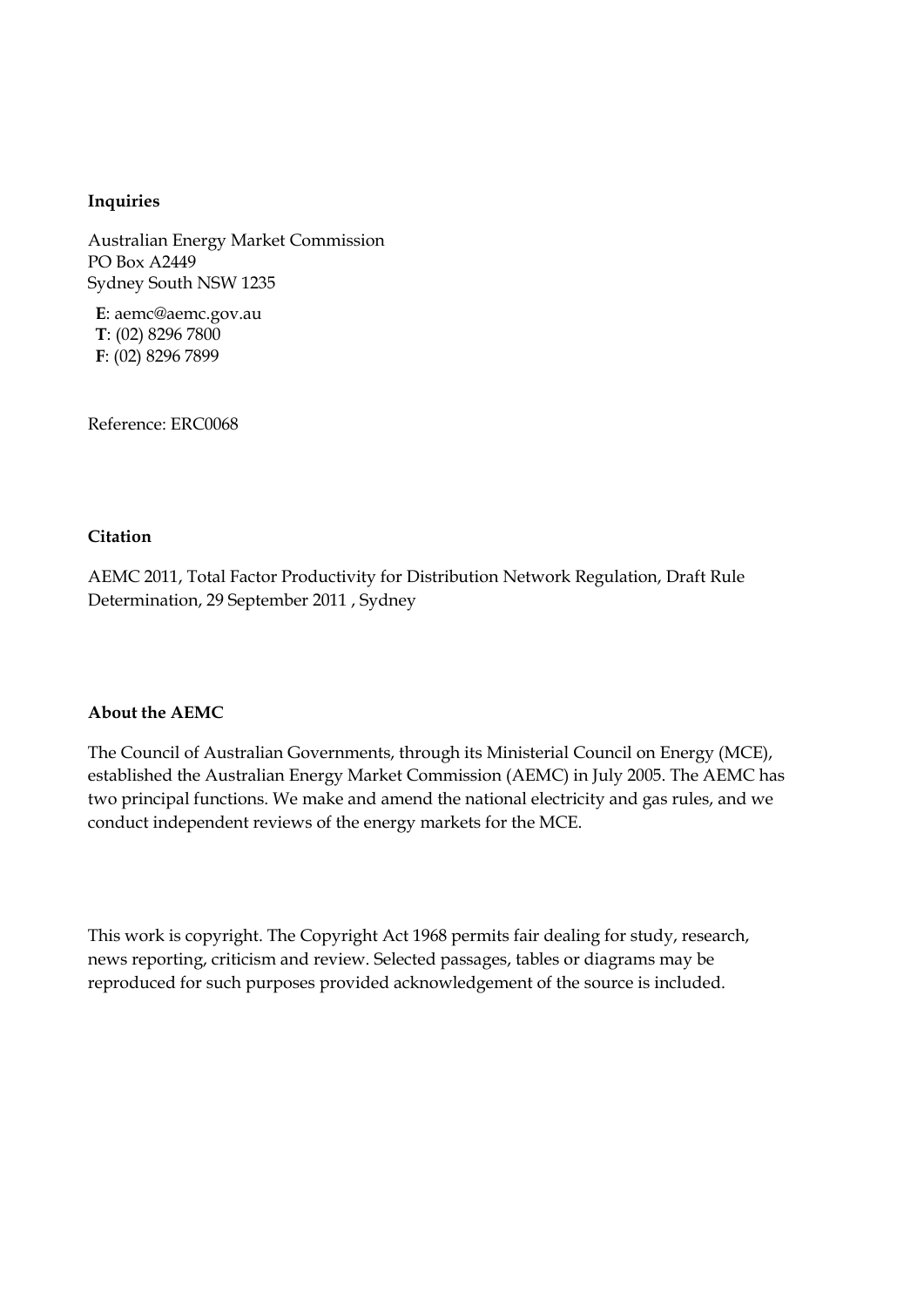## **Summary of draft Rule determination**

On 18 June 2008, the Victorian Minister for Energy and Resources submitted a Rule change proposal to amend the National Electricity Rules (NER) to allow the use of a methodology based on Total Factor Productivity (TFP). This would operate as an alternative in pricing determinations to the current methodology based on "building blocks". A TFP methodology tracks industry-wide productivity and sets a revenue allowance for a business based on how it performs in comparison to a measured productivity trend. The proposal sought to permit the option of a TFP-based methodology for electricity distribution determinations and requested that this be made available in time for the next Victorian revenue reset process.

Following its review of submissions provided in response to first round consultation, the Commission decided to delay the Rule change while it conducted a wider review of TFP, entitled *Review into the use of total factor productivity for the determination of prices and revenues* (the Review). The Final Report for the Review was published in July 2011.

The Commission has decided not to make a draft Rule in response to the Rule change request. This is because the Commission has taken the view that the necessary conditions for applying a TFP methodology are not present at the current time. In particular, a sufficiently robust and consistent data-set to support TFP does not exist. This underlying data is critical to assessing the merits of adopting a TFP methodology, and is also needed to determine if other pre-conditions for a TFP methodology have been met.

The Commission considers that a more appropriate way to approach the introduction of a TFP methodology would be as proposed in the Final Report in the Review, that is, by starting with the gathering of data. Rules that would facilitate this data collection exercise have been proposed by the Commission as part of the Final Report in the Review and are being considered by the Ministerial Council for Energy.

Submissions on this draft Rule determination are to be provided by 10 November 2011.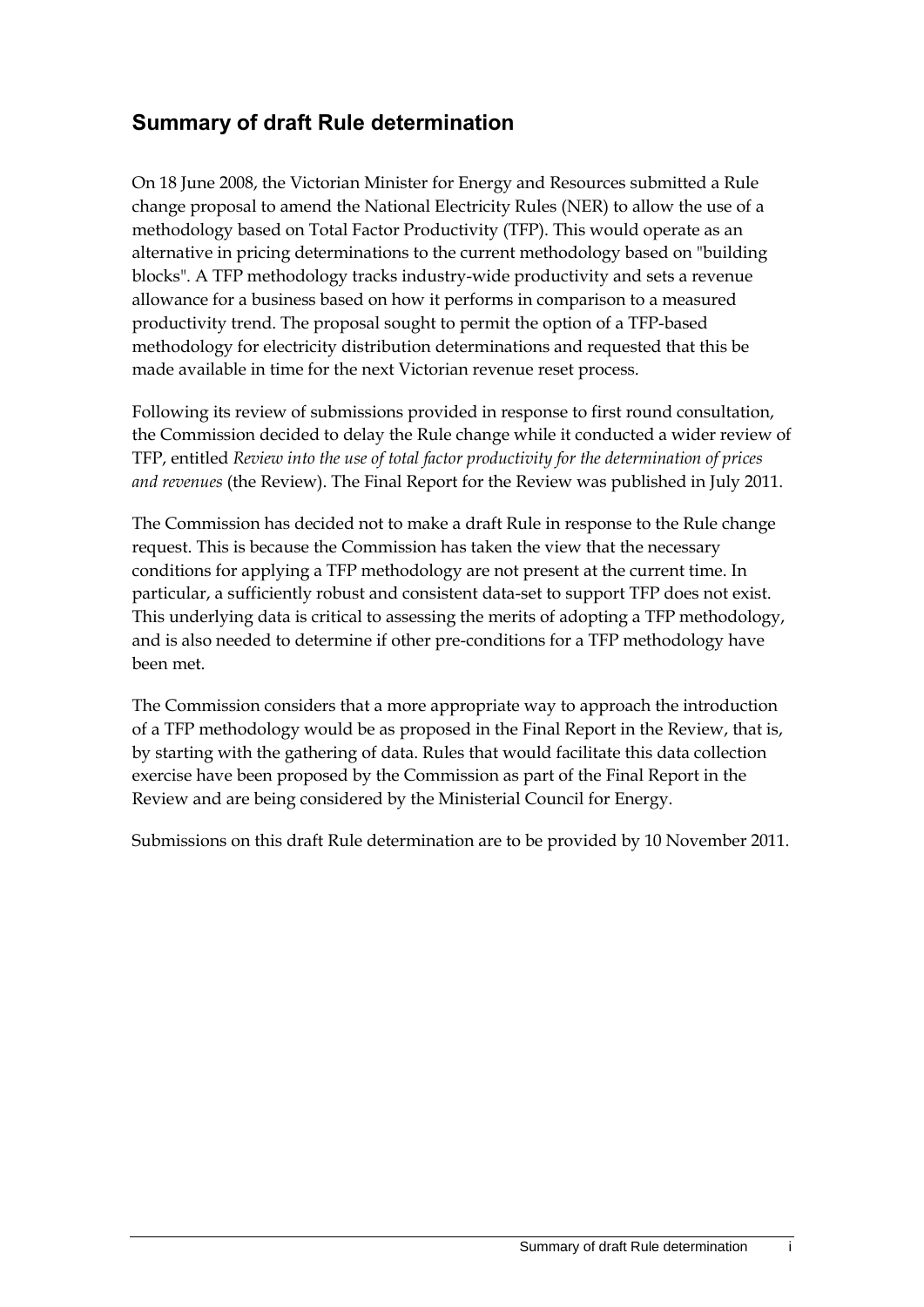## **Contents**

| $\mathbf{1}$   |     |  |  |
|----------------|-----|--|--|
|                | 1.1 |  |  |
|                | 1.2 |  |  |
|                | 1.3 |  |  |
|                | 1.4 |  |  |
|                | 1.5 |  |  |
|                | 1.6 |  |  |
|                | 1.7 |  |  |
|                | 1.8 |  |  |
| $\overline{2}$ |     |  |  |
|                | 2.1 |  |  |
|                | 2.2 |  |  |
|                | 2.3 |  |  |
|                | 2.4 |  |  |
| 3              |     |  |  |
| 4              |     |  |  |
|                | 4.1 |  |  |
|                | 4.2 |  |  |
|                | 4.3 |  |  |
|                | 4.4 |  |  |
|                | 4.5 |  |  |
| 5              |     |  |  |
|                | 5.1 |  |  |
|                | 5.2 |  |  |
|                | 5.3 |  |  |
|                | 5.4 |  |  |
|                | 5.5 |  |  |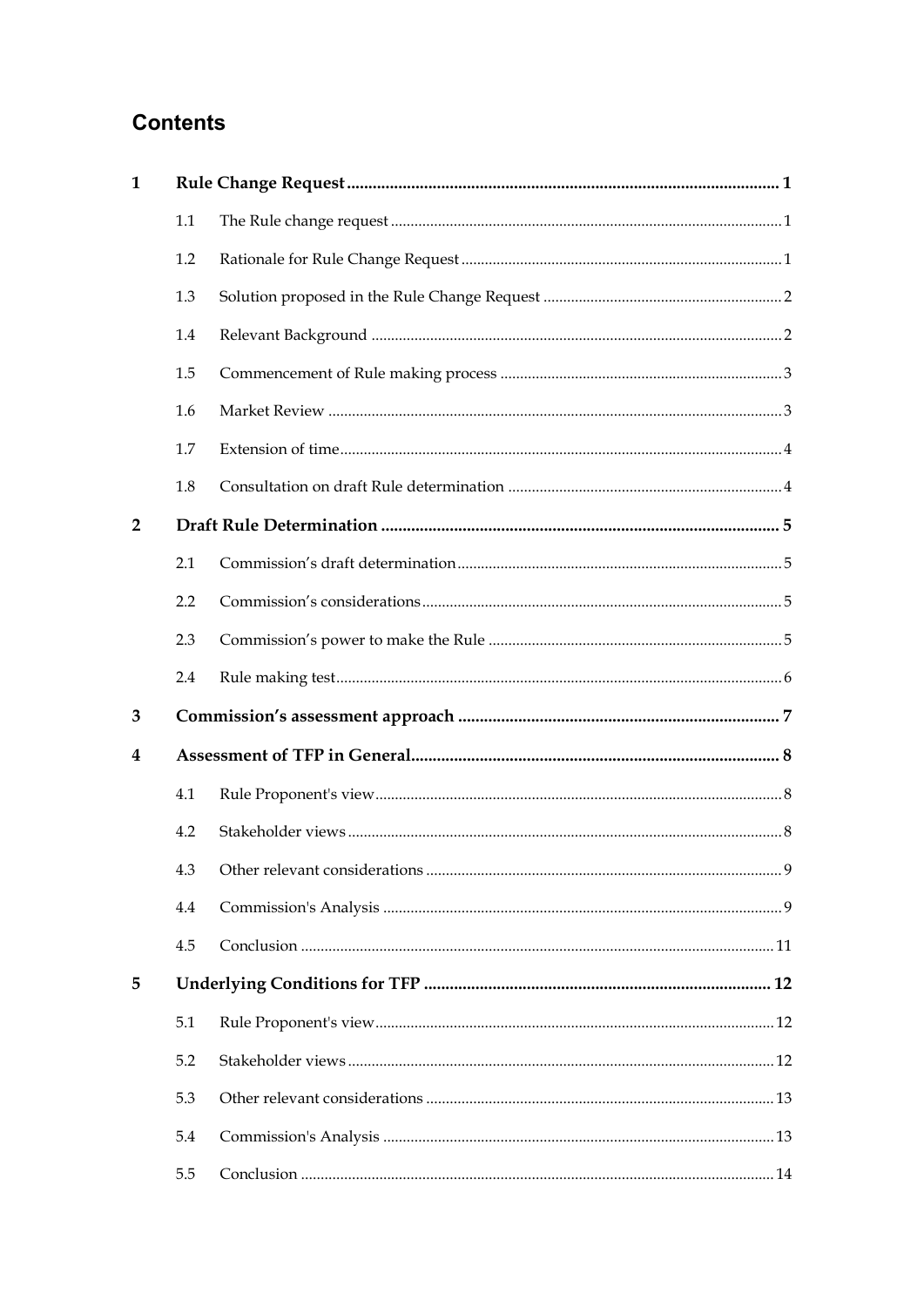|--|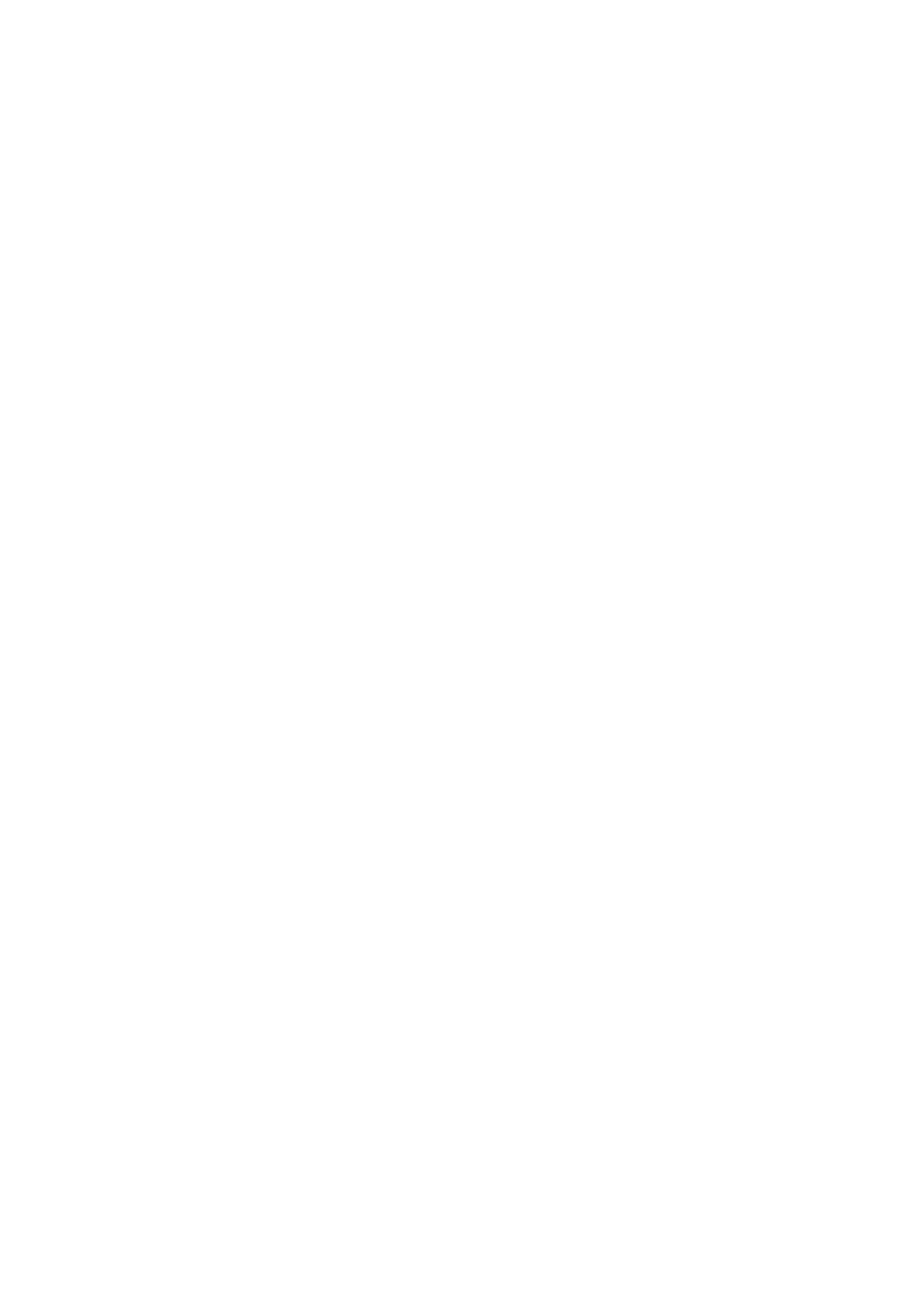## <span id="page-6-0"></span>**1 Rule Change Request**

#### <span id="page-6-1"></span>**1.1 The Rule change request**

On 23 June 2008, the Minister for Energy and Resources (Victoria) (Rule Proponent) made a request to the Australian Energy Market Commission (Commission) to make a rule to allow the use of a TFP methodology as an alternative economic regulation methodology (Rule Change Request)<sup>1</sup>. This would be available to be applied by the Australian Energy Regulator (AER) in making determinations for electricity distribution network service providers.

#### <span id="page-6-2"></span>**1.2 Rationale for Rule Change Request**

In the Rule Change Request the Rule Proponent seeks to implement an alternative to the building blocks methodology which is currently used for the economic regulation of network businesses. Under the current building blocks method, as prescribed by the NER2, the AER estimates the efficient level of prices by assessing information and forecasts specific to each individual service provider. By contrast, a TFP methodology measures how businesses, industries or regions use all of the inputs in their production processes to produce outputs which are valued by customers. Instead of an assessment of business-specific costs, the regulator links the annual change in prices to estimates of the industry TFP growth.

The Rule Proponent has identified several benefits that would flow from adopting a methodology for economic regulation which does not rely on firm-specific forecasts of costs and demands. The principal benefit is an increase in the efficiency of the regulatory process. The Rule Proponent states that many of the difficult and adversarial issues which the AER faces in making revenue determinations under the building block approach are based on the need to estimate firm-specific costs and demands. The information asymmetry between the regulator and regulated body makes this a challenging task.

A secondary benefit noted by the Rule Proponent is the possibility of extending the regulatory control period. The use of known and measurable information in the TFP methodology should create more consistency in the process of estimating future costs and demands which could allow a longer regulatory control period. A longer regulatory control period should in turn strengthen the incentives on the regulated businesses to minimise costs.

<u>.</u>

<sup>1</sup> Minister for Energy and Resources (Victoria), *Proposed Rule Change to the Australian Energy Market Commission to Permit the Use of the 'TFP Approach'*, May 2008.

<sup>2</sup> See clause 6.4.3 of the NER.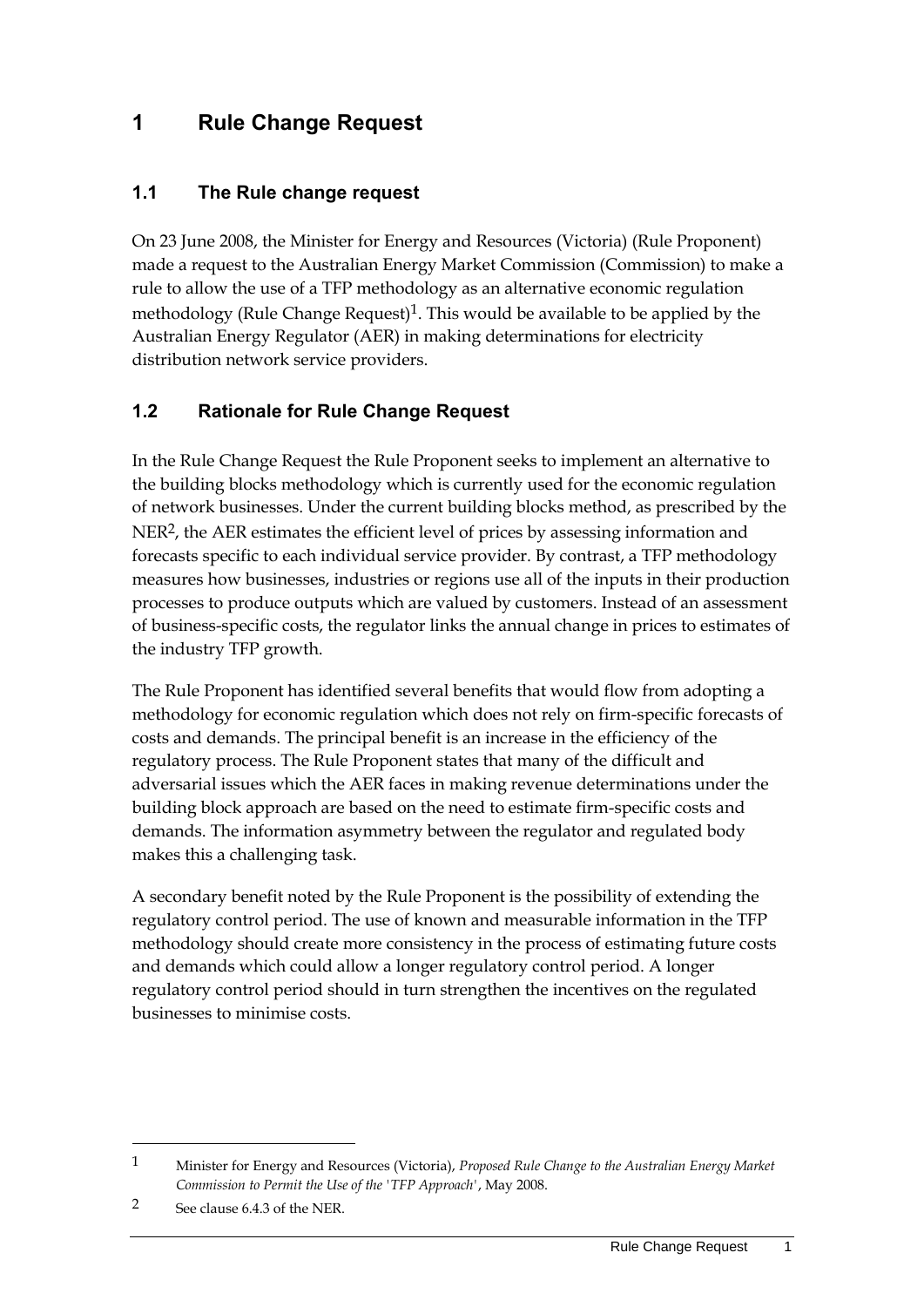### <span id="page-7-0"></span>**1.3 Solution proposed in the Rule Change Request**

The Rule Change Request proposes the following:<sup>3</sup>

- electricity distribution businesses would be able to request the AER to change the pricing methodology for that business from building blocks to TFP;
- the AER would issue guidelines on such matters as its methodology for setting an initial starting price and how it intends to apply TFP;
- the AER would apply a threshold test to determine whether TFP should be used; it could only be applied where industry-wide productivity growth is a reasonable proxy for a firm's future productivity growth (without adjustments for the specific circumstances of the business);
- the AER would also be required to apply a calculation objective to ensure the TFP methodology can be applied in a consistent manner and that the allowed price path would be likely to track expected costs;
- the starting regulatory asset base of a business (as determined using the building blocks methodology) would be used to set initial prices;
- cost-based price-reviews would occur at regular intervals and the AER would determine the length of the regulatory control period;
- there would be no earlier reviews (sometimes called "off-ramps") triggered by earnings falling outside a prescribed band;
- one X-factor would be used industry-wide, which could be set on either a fixed or rolling basis; and
- a business for which a TFP methodology is being applied may only revert to the building blocks methodology with the consent of the AER.

### <span id="page-7-1"></span>**1.4 Relevant Background**

The Rule Change Request draws on previous work on energy access pricing undertaken by the Expert Panel on Energy Access Pricing. This Panel was established by the Ministerial Council on Energy in December 2005 and it issued a *Report to the Ministerial Council on Energy* in April 2006 (the Expert Panel Report). It considered in some detail the relative merits of the building block approach compared to TFP, and concluded that a TFP-based price control setting method does have the potential to bring about a reduction in the costs of regulation. This was subject to certain qualifications, however, which included that use of TFP depends on the availability of

1

<sup>3</sup> Rule Change Request, p 13.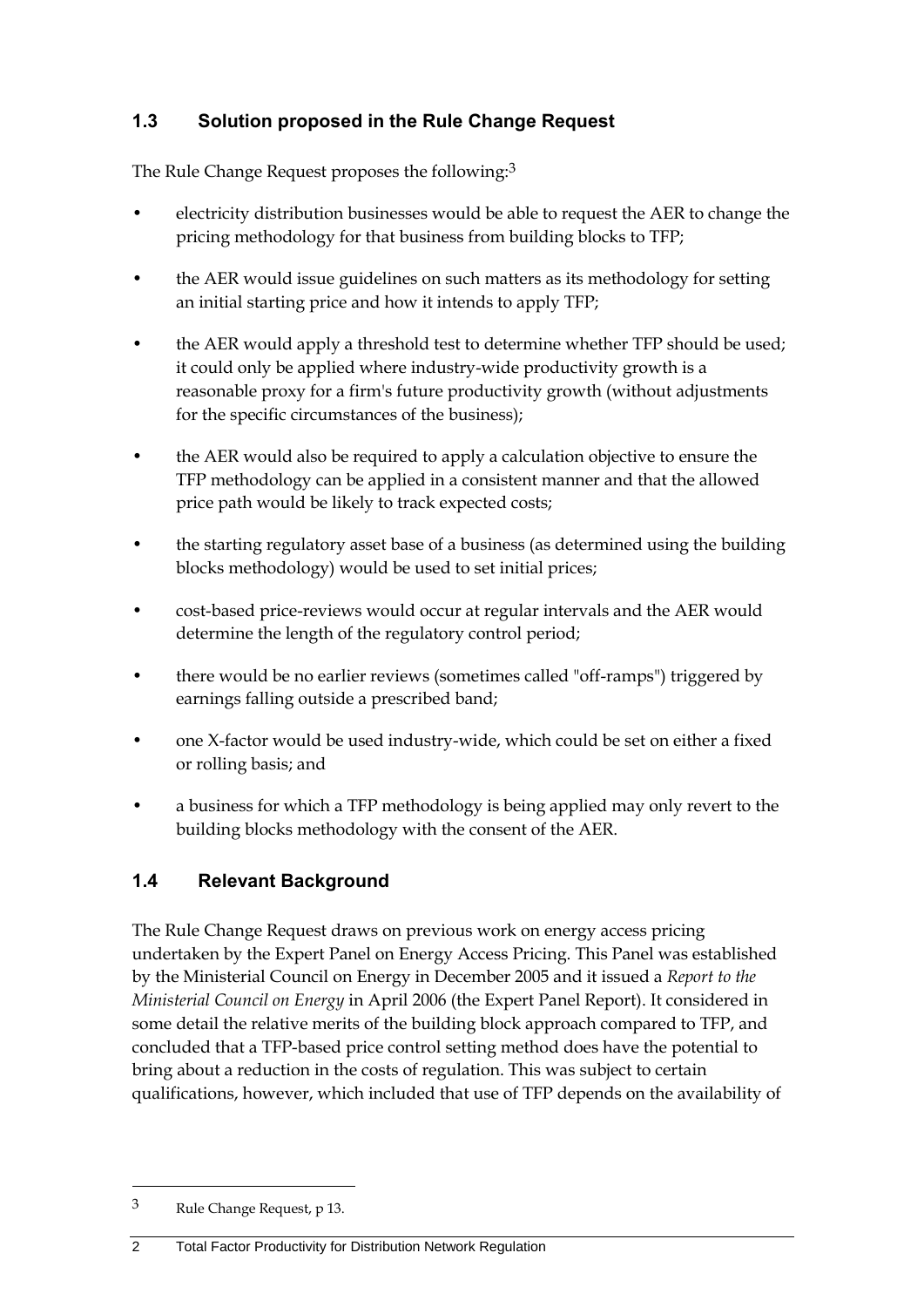long term, reliable information on outturn costs of supply, and that TFP offers the greatest benefit for a business or industry which is in a relatively steady state4.

### <span id="page-8-0"></span>**1.5 Commencement of Rule making process**

On 24 July 2008, the Commission published a notice under section 95 of the National Electricity Law (NEL) advising of its intention to commence the Rule making process and the first round of consultation in respect of the Rule Change Request. Submissions closed on 22 August 2008.

The Commission received eleven submissions on the Rule Change Request as part of the first round of consultation. They are available on the AEMC website<sup>5</sup>.

### <span id="page-8-1"></span>**1.6 Market Review**

Submissions provided as part of the first round of consultation commented, among other things, that due to the breadth of the topic a rule change process is not the appropriate forum to address the issue of TFP and that it could not have been completed in time for the subsequent Victorian revenue determination. Instead, it was suggested that the Commission should conduct a review on the issue.

On 21 November 2008 the Commission initiated a review entitled *Review into the use of total factor productivity for the determination of prices and revenues* (the Review). This Review covered gas and electricity transmission and distribution sectors, with the objective of providing advice on:

- whether there would be circumstances in which the application of a TFP methodology could contribute to the National Electricity Objective (NEO) or the National Gas Objective; and
- possible rules to implement TFP.

The Final Report in the Review was published on 7 July 2011 (the Final Report). It concluded that the application of TFP as an alternative to the building block methodology could lead to increased productivity and lower prices for consumers in the long term, and therefore would contribute to national energy objectives. However, a number of conditions need to be met for TFP to work properly, and such conditions are not met at the present time. The Commission proposed a two stage rule process for changes to the NER. It proposed a series of changes in the first stage which would provide for the collection of data which would in turn allow the AER to test whether conditions for a TFP methodology had been met. Drafting of the detailed design of a TFP methodology in the second stage would only occur once such conditions had been met.

<u>.</u>

<sup>4</sup> Expert Panel on Energy Access Pricing, *Report to the Ministerial Council on Energy*, April 2006, at pages 103-105.

<sup>5</sup> www.aemc.gov.au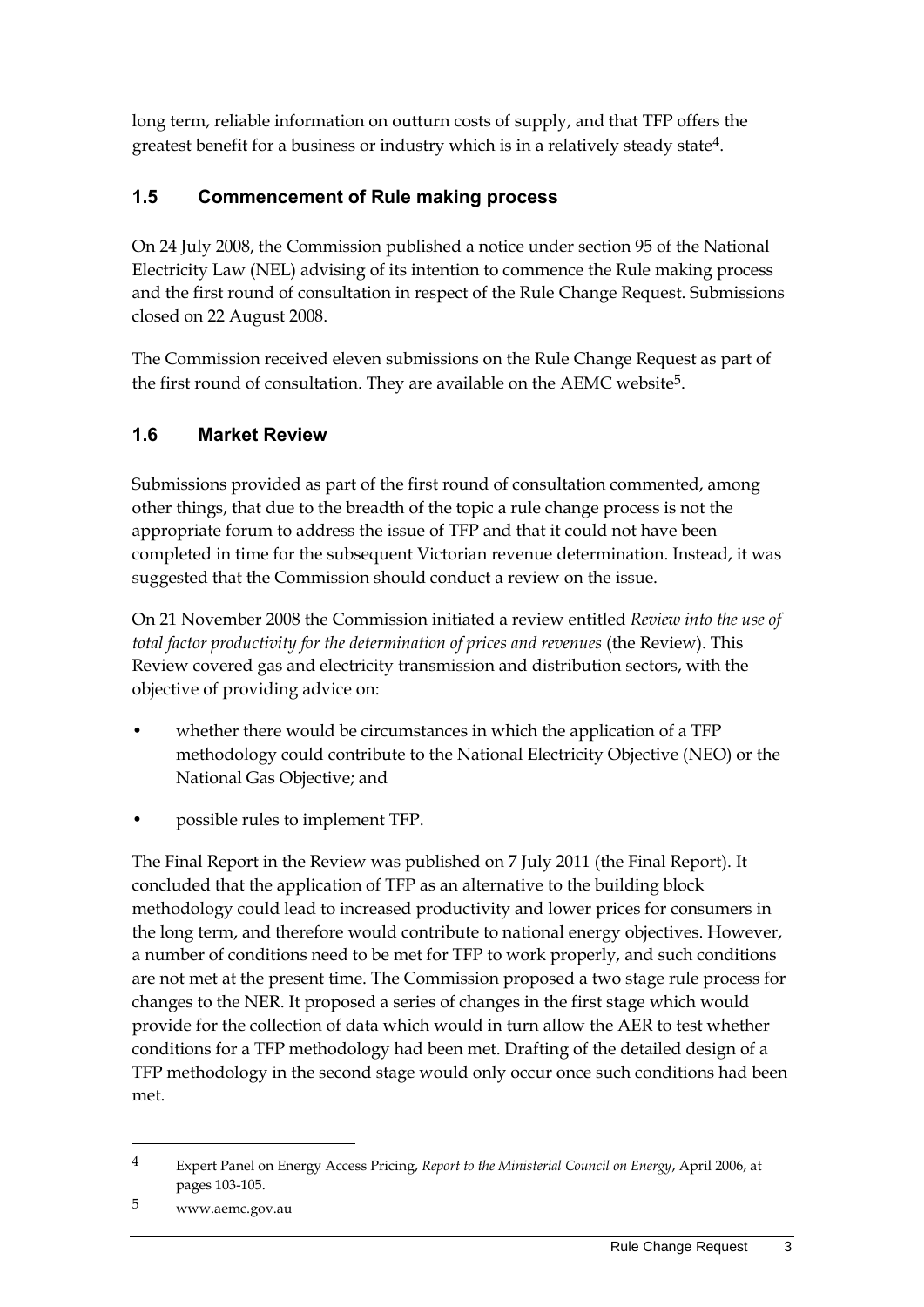### <span id="page-9-0"></span>**1.7 Extension of time**

Following the initiation by the AEMC in November 2008 of the Review, the timing for publication of the draft Rule determination was extended under section 107 of the NEL on three occasions. On 27 November 2008, the AEMC published a notice under section 107 of the NEL extending the time period for making the draft Rule determination to 31 December 2009. On 23 July 2009, a further notice was published extending the time period to 1 October 2010. Finally, on 30 September 2010, another notice extended the time period to 1 October 2011.

As required by section 108A of the NEL, the Commission published a report in July 2009 setting out the reasons why the final Rule determination in respect of the Rule Change Request had not been made within 12 months of the publication of the notification of the commencement of the rule change process.

#### <span id="page-9-1"></span>**1.8 Consultation on draft Rule determination**

In accordance with the notice published under section 99 of the NEL, the Commission invites submissions on this draft Rule determination by 10 November 2011.

In accordance with section 101(1a) of the NEL, any person or body may request that the Commission hold a hearing in relation to the draft Rule determination. Any request for a hearing must be made in writing and must be received by the Commission no later than 6 October 2011.

Submissions and requests for a hearing should quote project number "ERC0068" and may be lodged online at www.aemc.gov.au or by mail to:

Australian Energy Market Commission PO Box A2449 SYDNEY SOUTH NSW 1235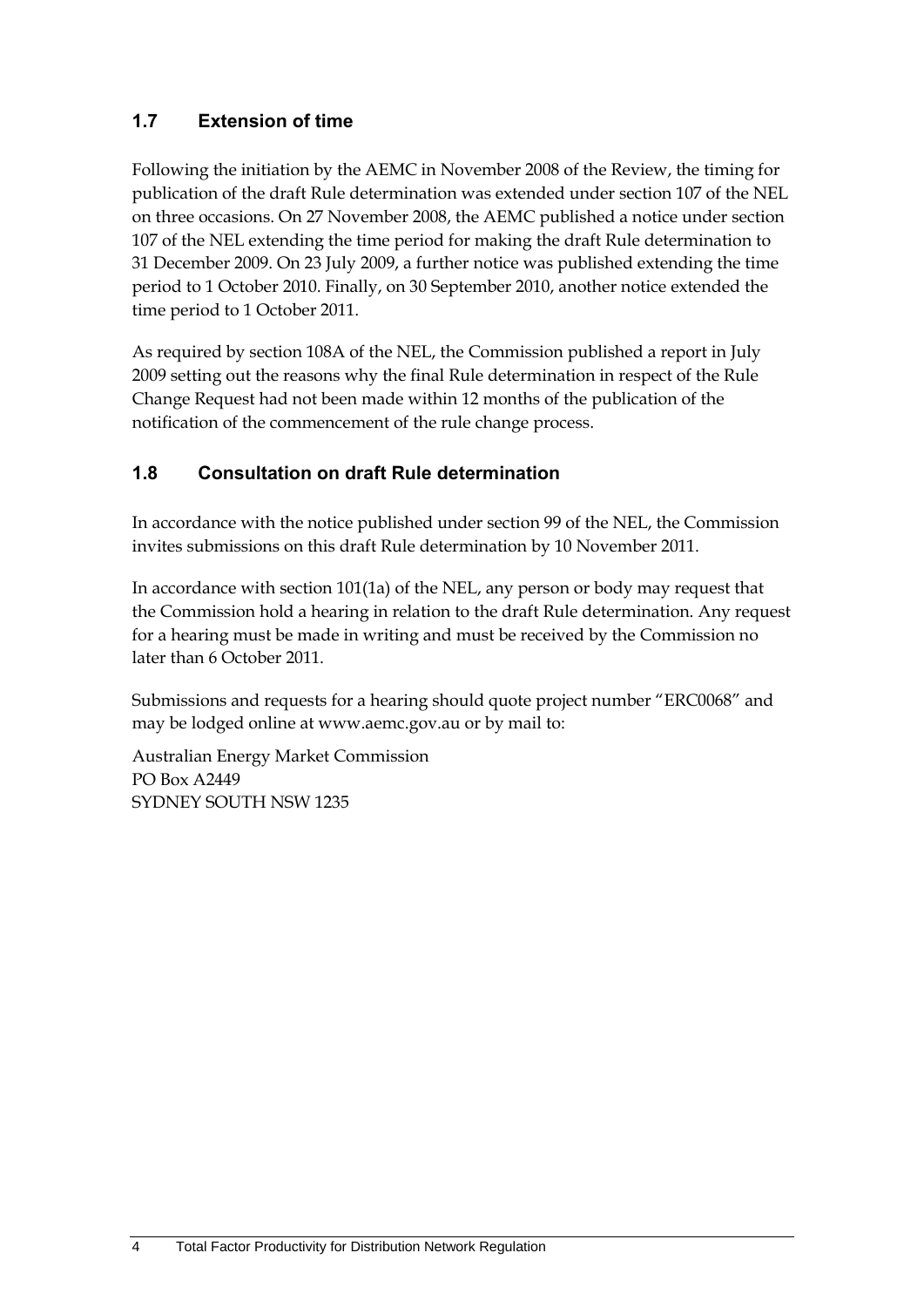## <span id="page-10-0"></span>**2 Draft Rule Determination**

#### <span id="page-10-1"></span>**2.1 Commission's draft determination**

In accordance with section 99 of the NEL the Commission has made this draft Rule determination in relation to the Rule proposed by the Rule Proponent.

The Commission has determined it should not make the rule proposed in the Rule Change Request (Proposed Rule).

The Commission's reasons for making this draft Rule determination are set out in section [2.4.](#page-11-0)

#### <span id="page-10-2"></span>**2.2 Commission's considerations**

In assessing the Rule change request the Commission considered:

- the Commission's powers under the NEL to make the Rule;
- the Rule Change Request;

1

- the fact that there is no relevant Ministerial Council on Energy (MCE) Statement of Policy Principles;6
- submissions received during first round consultation;
- the revenue and pricing principles under section 7A of the NEL;
- the Commission's analysis and the outcomes of the Final Report of the Review; and
- the Commission's analysis as to the ways in which the Proposed Rule will or is likely to, contribute to the NEO.

#### <span id="page-10-3"></span>**2.3 Commission's power to make the Rule**

The Commission is satisfied that the Proposed Rule falls within the subject matter about which the Commission may make Rules. The Proposed Rule falls within section 34 of the NEL as it relates to section 34(1)(a)(iii) which sets out that the Commission may make Rules with respect to the activities of persons (including registered participants) participating in the national electricity market or involved in the operation of the national electricity system. Further, the Proposed Rule falls within the matters set out in schedule 1 to the NEL as it relates to item 26J because that item specifically deals with the introduction of TFP as a regulatory economic methodology

 $6$  Under section 33 of the NEL the AEMC must have regard to any relevant MCE statement of policy principles in making a Rule.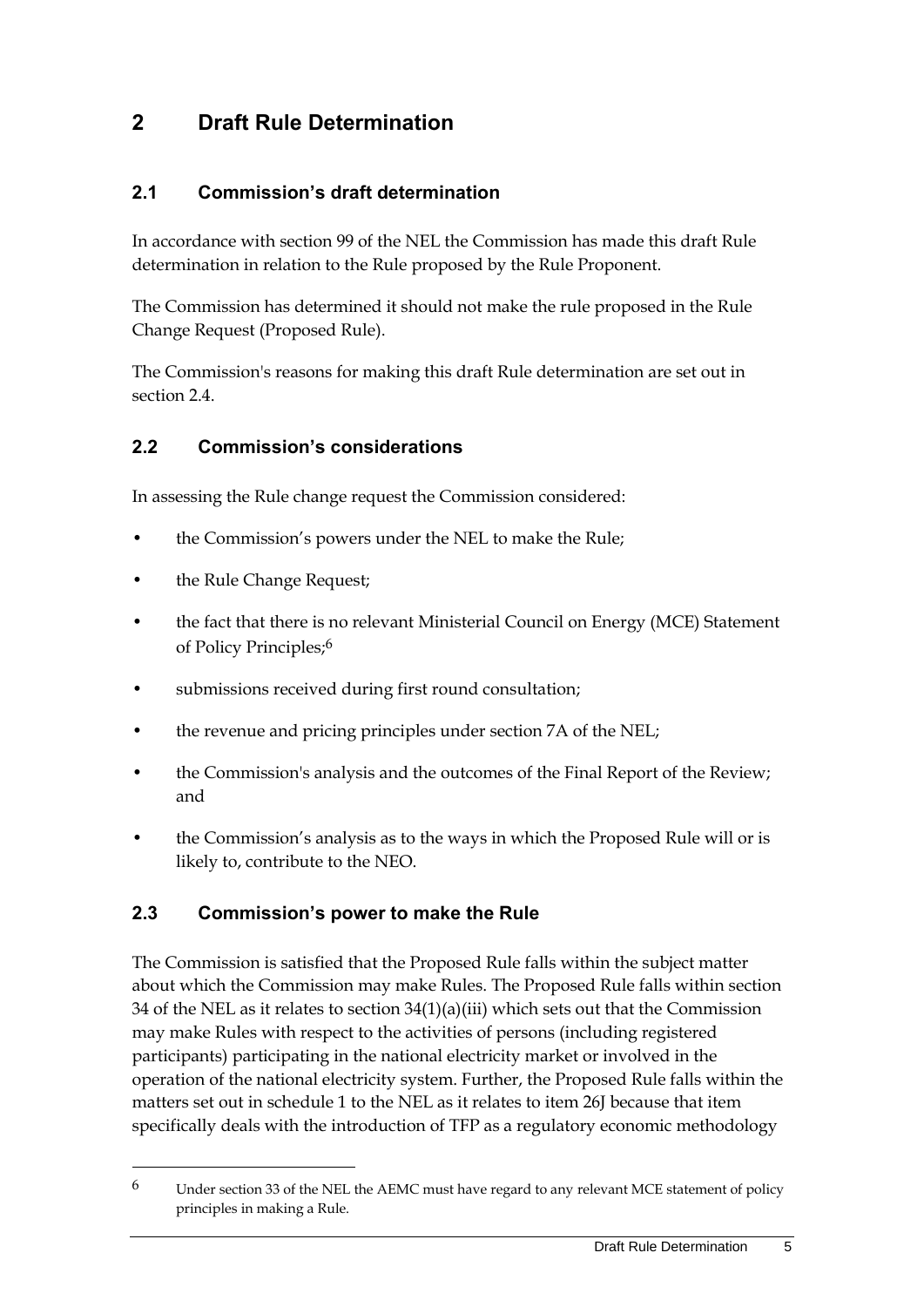to be applied by the AER, or else as a tool to inform the AER's application of the building block methodology.

### <span id="page-11-0"></span>**2.4 Rule making test**

Under section 88(1) of the NEL the Commission may only make a Rule if it is satisfied that the Rule will, or is likely to, contribute to the achievement of the NEO. This is the decision making framework that the Commission must apply.

The NEO is set out in section 7 of the NEL as follows:

"The objective of this Law is to promote efficient investment in, and efficient operation and use of, electricity services for the long term interests of consumers of electricity with respect to:

- (a) price, quality, safety, reliability and security of supply of electricity; and
- (b) the reliability, safety and security of the national electricity system."

For the Rule Change Request, the Commission considers that the relevant aspect of the NEO is promoting efficient investment in electricity services with respect to the price of electricity.7

The Commission is not satisfied that the Proposed Rule will, or is likely to, contribute to the achievement of the NEO because:

- in the absence of a robust, long-term data-set the necessary conditions for the implementation of a TFP methodology are not present; and
- as a result, it is not possible to tell whether permitting a TFP methodology, including the one described in the Proposed Rule, would lead to increased productivity and therefore more efficient investment in electricity services with respect to price.

6 Total Factor Productivity for Distribution Network Regulation

<u>.</u>

<sup>7</sup> Under section 88(2), for the purposes of section 88(1) the AEMC may give such weight to any aspect of the NEO as it considers appropriate in all the circumstances, having regard to any relevant MCE Statement of Policy Principles.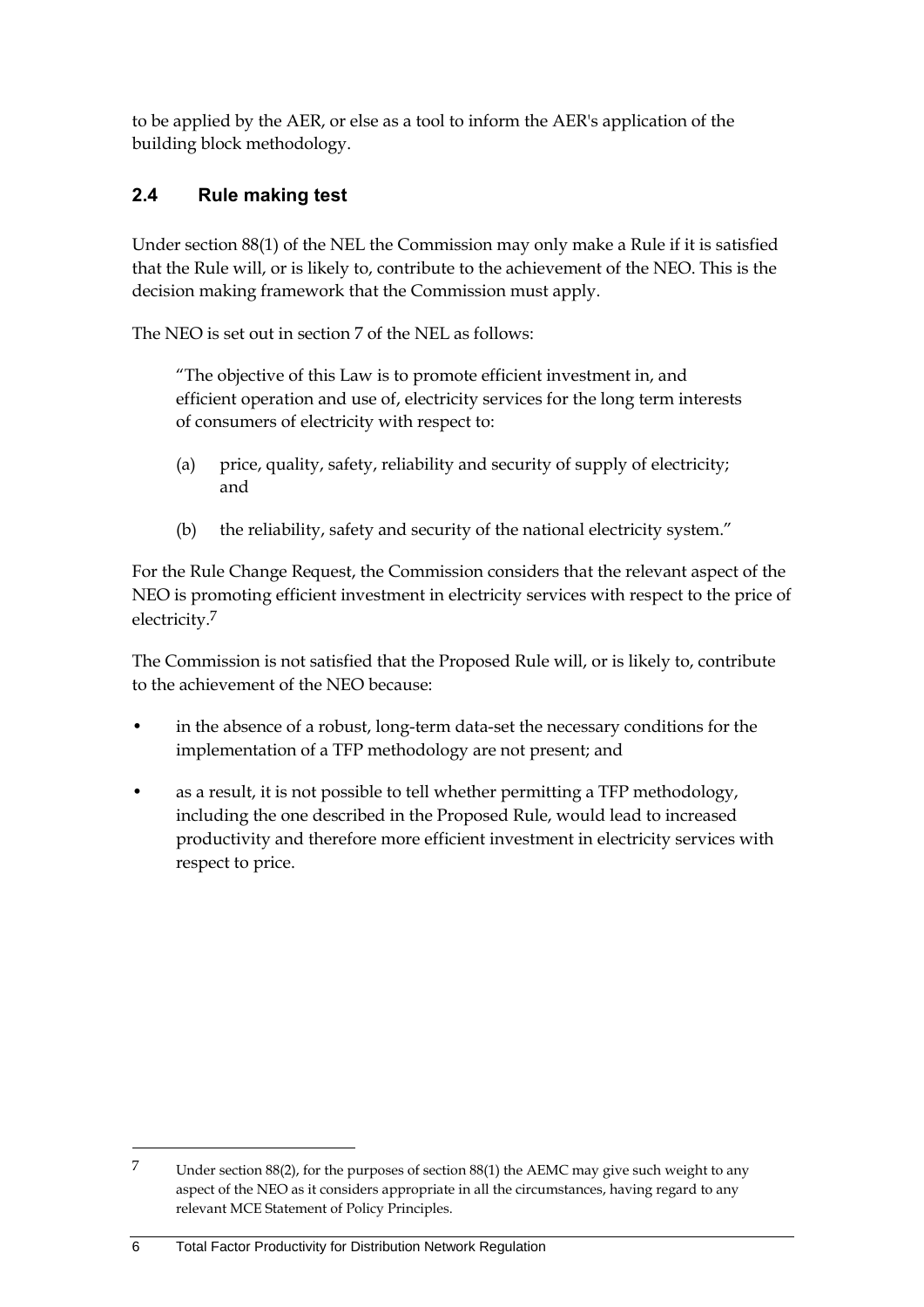## <span id="page-12-0"></span>**3 Commission's assessment approach**

This chapter describes the assessment framework that the Commission has applied to assess the Rule Change Request in accordance with the requirements set out in the NEL (and explained in Chapter 2).

As described above, in assessing the Rule Change Request the Commission has had regard to the NEO. This encompasses not only the price at which services are provided, but also the quality, reliability, safety and security of the energy network systems. It also covers the principles of good regulatory design and practice in order to promote stability and predictability of the regulatory framework, minimise operational interventions in the market, and promote transparency.

Against this background the Commission identified five criteria which could be used to assess the TFP methodology proposed by the Rule Proponent. This will identify whether implementing the TFP methodology would contribute to the NEO, against the counterfactual of the current building block methodology. These criteria, which were also applied as the assessment framework in the Review<sup>8</sup>, are as follows:

- 1. Cost incentives the strength of the incentives on the network service provider to pursue cost efficiencies and the extent to which such cost efficiencies are shared with end-users;
- 2. Investment incentives the ability of the framework to ensure efficient investment to promote long term innovation and technical progress for the benefit of the network service provider and end-users;
- 3. Good regulatory practice clarity, certainty and transparency of the regulatory framework and processes to reduce avoidable risks for network service providers and users;
- 4. Cost of regulation minimisation of the costs and risks of regulation to network service providers and end users; and
- 5. Transition and implementation issues appropriate resolution of transition and implementation issues and costs.

The Commission's approach to applying the assessment framework has been to consider, first, whether the TFP methodology proposed by the Rule Proponent could, at a conceptual level, meet the assessment criteria, and if so, whether the relevant conditions are present for TFP to be able to be applied. This analysis of these issues is set out in the following chapters.

1

<sup>8</sup> Review Final Report, page 5.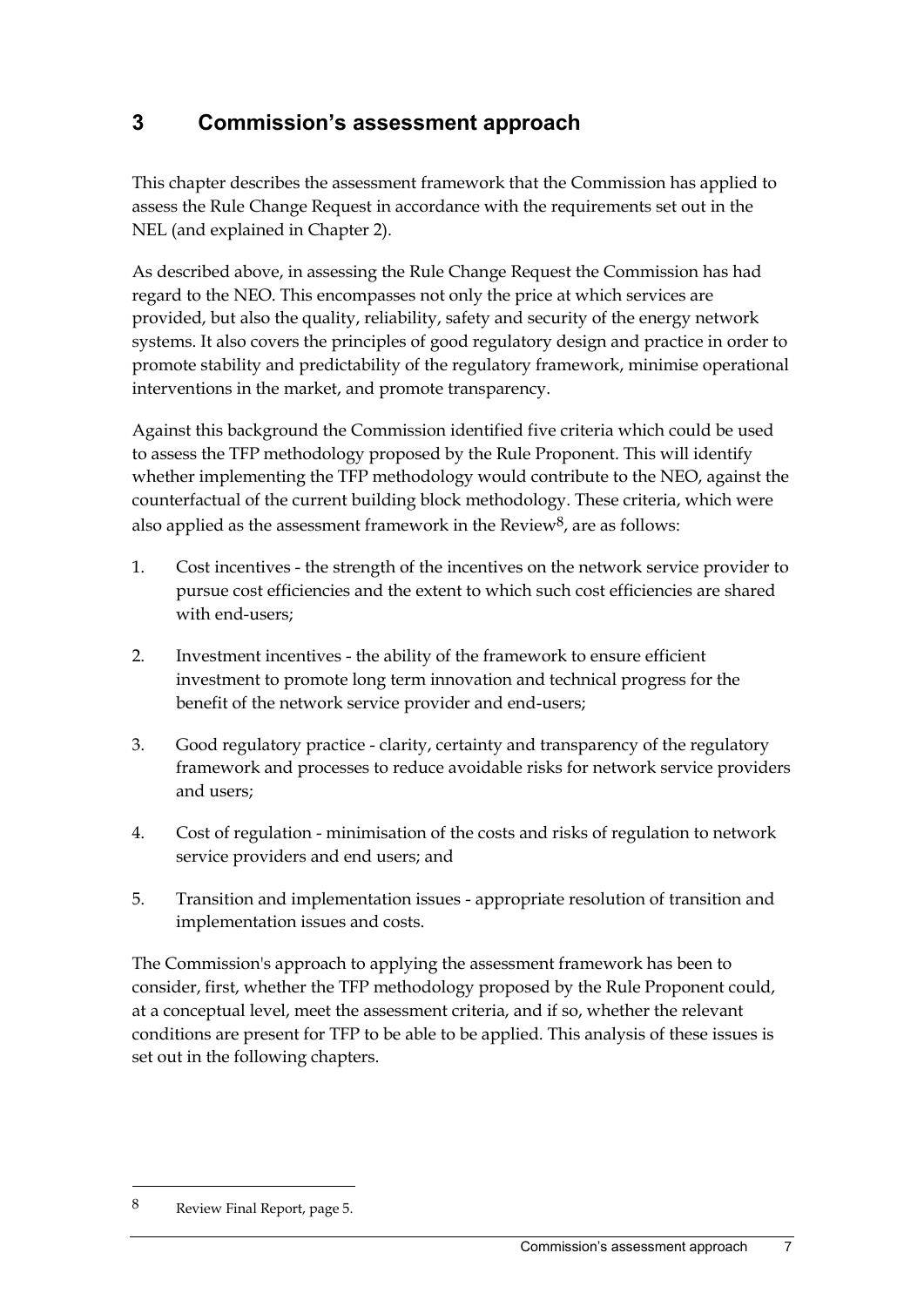## <span id="page-13-0"></span>**4 Assessment of TFP in General**

This chapter sets out the Commission's higher-level consideration of whether the TFP methodology, at a conceptual level, could meet the assessment criteria described above.

#### <span id="page-13-1"></span>**4.1 Rule Proponent's view**

In the Rule Change Request, the Rule Proponent has identified the reasons why it is of the view that the TFP methodology may offer advantages in comparison with a building block approach. One such reason is that because the TFP methodology is based on measured TFP, as opposed to forecasts of firm-specific expenditure and demand, it is likely to be less affected by problems of asymmetry of information between the regulator and the regulated business. This should mean less potential for the regulated business to use its superior knowledge of the business to convince the regulator to accept upwardly biased expenditure forecasts.<sup>9</sup> A flow on effect of this is that as the regulator should be more confident that inappropriate windfall gains to the regulated business are not accruing, a longer regulatory control period should be possible. A longer regulatory control period would in turn increase the incentives on the regulated business to be cost efficient, because it would improve the power of the incentives that are utilised to encourage businesses to act efficiently.<sup>10</sup>

The Rule Proponent also contends that use of the TFP methodology in preference to building blocks would reduce the cost of regulation. This is because the regulator would avoid having to assess a regulated business's forecast of expenditure, a task that is often challenging for a regulator on the basis of the asymmetry of information and possibly also expertise. It should be significantly simpler for the regulator to apply the "known and measurable" information that is required for the TFP methodology.<sup>11</sup>

#### <span id="page-13-2"></span>**4.2 Stakeholder views**

Most stakeholders addressed the question of whether the TFP methodology, at a conceptual level, would merit further consideration. There were mixed responses on this issue, however. The submissions from the  $AER^{12}$ , Citipower/Powercor/ETSA Utilities<sup>13</sup>, Integral Energy (now Endeavour Energy)<sup>14</sup>, Jemena<sup>15</sup>, SP AusNet<sup>16</sup> and

<u>.</u>

#### 8 Total Factor Productivity for Distribution Network Regulation

<sup>9</sup> Rule Change Request, page 39-40

<sup>10</sup> Rule Change Request, page 40-41.

<sup>11</sup> Rule Change Request, page 44.

<sup>12</sup> AER, Submission to the first round of consultation, page 1.

<sup>13</sup> ETSA Utilities/Citipower/Powercor, Submission to the first round of consultation, page 1.

<sup>14</sup> Integral Energy, Submission to the first round of consultation, page 1.

<sup>15</sup> Jemena, Submission to the first round of consultation, page 1.

<sup>16</sup> SP AusNet, Submission to the first round of consultation, page 2.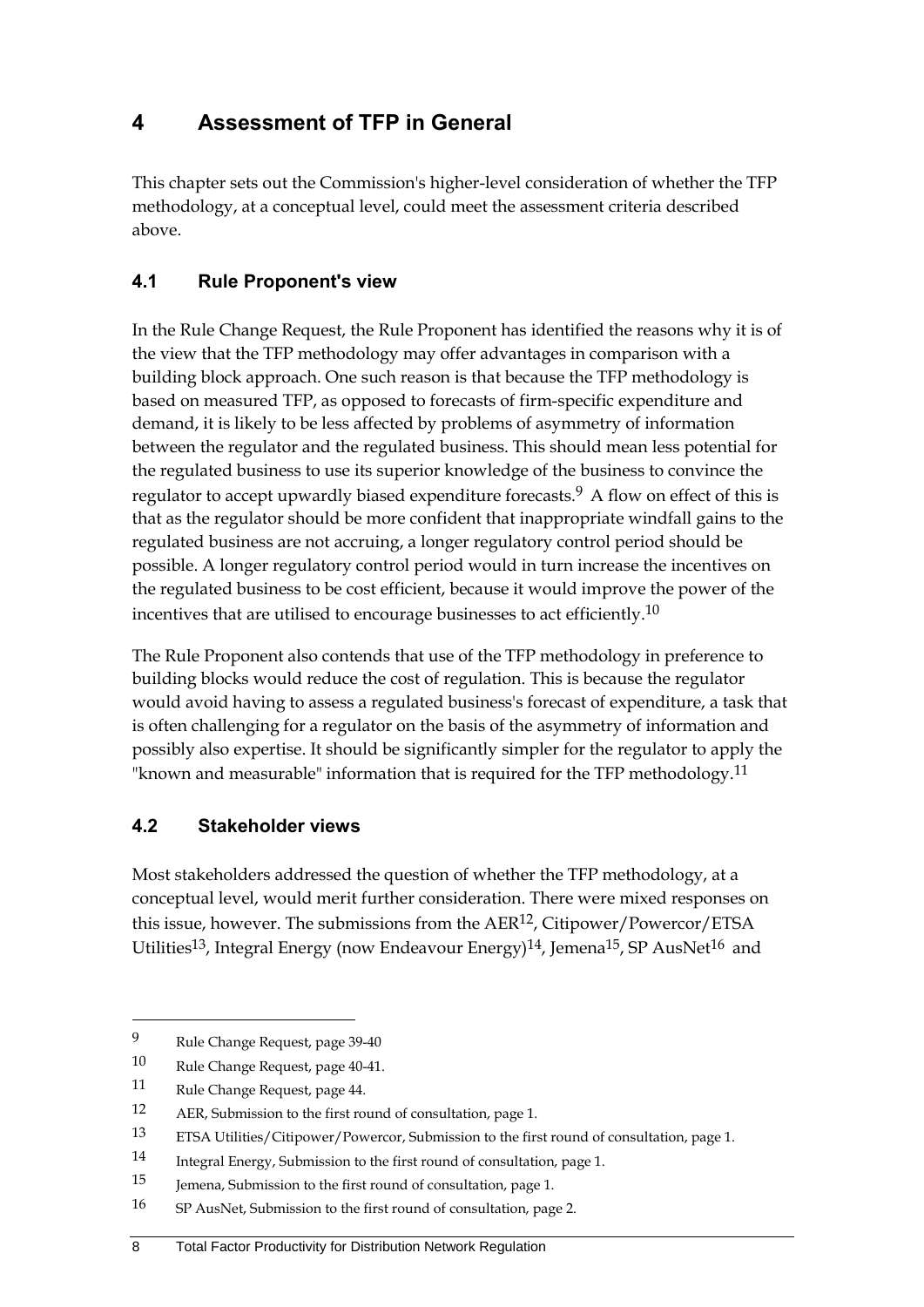United Energy<sup>17</sup> were generally positive, at least in that there would be enough potential benefits that could be offered by a TFP methodology to justify a more detailed consideration of it. Most of these submissions, however, were not in favour of the TFP methodology and Rule proposed by the Rule Proponent.

Submissions from Country Energy (now Essential Energy)18, the Energy Networks Association<sup>19</sup>, Energex<sup>20</sup>, EnergyAustralia (now Ausgrid)<sup>21</sup> and Ergon Energy<sup>22</sup> were not in favour of TFP as a concept, for various reasons. Part of the rationale was that the building blocks methodology is well established and understood. Other issues were that TFP could undermine the current regulatory framework in general and that, if a TFP methodology was not properly designed, it might have implications for the financial sustainability of regulated businesses.

#### <span id="page-14-0"></span>**4.3 Other relevant considerations**

Other relevant considerations included the Commission's analysis in the Final Report in the Review.

#### <span id="page-14-1"></span>**4.4 Commission's Analysis**

#### **4.4.1 Cost incentives**

<u>.</u>

Increasing the incentives on regulated businesses to pursue cost efficiencies will contribute to the achievement of the NEO. The Commission is of the view that, at a conceptual level, if a sufficiently robust and consistent data-set to support TFP exists a TFP methodology could increase such incentives in two ways.

One of these ways is related to the information asymmetries that exist between the regulator and a regulated business. Since the regulator will not have complete information about the costs and expenditure of the regulated business, it may have difficulty estimating what the efficient costs of the regulated business should be. This is a critical part of the building block methodology, and as a result the regulated business could use its information advantage to increase the revenue it is allowed by the regulator. Under a TFP methodology, however, prices are not set on the basis of the regulated business's forecast of its costs but on industry-wide TFP growth. This would mean the regulator is less reliant on information from the regulated business and there should be a reduced ability for the business to increase its forecast of costs by exploiting the information asymmetry. This should in turn create an incentive for the business to seek additional profits through productivity improvements.

<sup>17</sup> United Energy, Submission to the first round of consultation, page 1.

<sup>18</sup> Country Energy, Submission to the first round of consultation, page 1.

<sup>19</sup> Energy Networks Association, Submission to the first round of consultation, page 2.

<sup>20</sup> Energex, Submission to the first round of consultation, page 2.

<sup>21</sup> EnergyAustralia, Submission to the first round of consultation, page 1.

<sup>22</sup> Ergon Energy, Submission to the first round of consultation, page 3.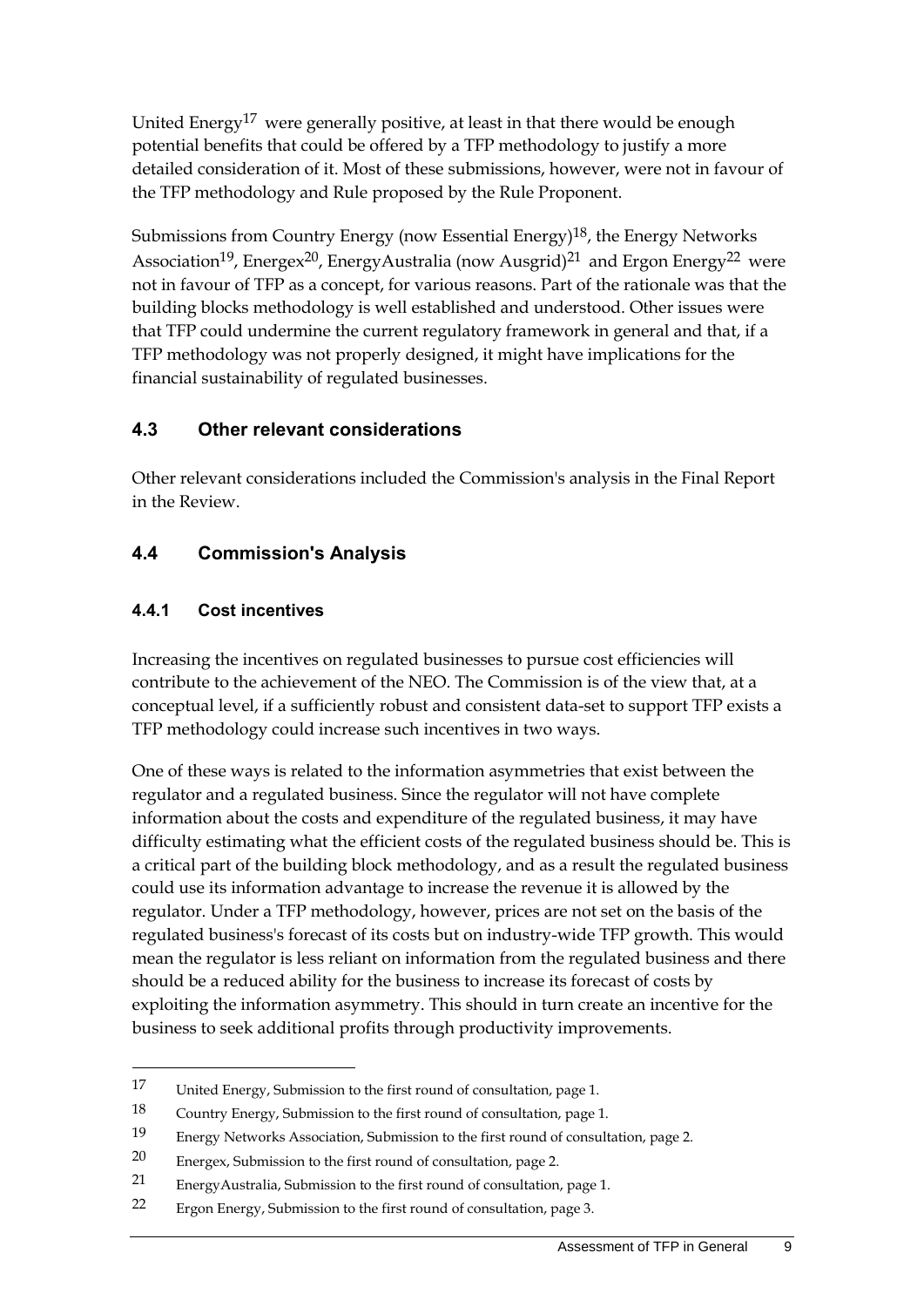A TFP methodology should also provide higher returns when a regulated business makes improvements which enhance productivity on a continuing basis. Under the building block approach, a regulated business retains the benefit of any increase in efficiency and/or reduction in cost for the regulatory period in which the benefit is achieved. However, at the next cost review the regulator builds this into the forecast and revenue allowance for the following regulatory period and the regulated business therefore retains none of those benefits in that following period (as well as any subsequent periods). On the other hand, under a TFP methodology, the productivity growth of the regulated business is measured against that of the industry, so it should continue to benefit from any productivity enhancement it achieves. This creates an additional incentive to seek such efficiencies. Using known and measurable information could also create more consistency in the regulatory process, possibly allowing for longer regulatory control periods. This would strengthen the incentives on businesses to reduce costs.

#### **4.4.2 Investment incentives**

The Commission is of the view that a TFP methodology could, at least to an equivalent extent to a building blocks methodology, provide regulated businesses with a reasonable opportunity to recover their prudent costs.

In terms of ensuring a regulated business can recover its costs, a building block methodology offers one advantage and one disadvantage compared to a TFP methodology. As it is based on a business-specific forecast of costs it may better provide for significant costs which only affect one regulated business. That is, the forecast can be better tailored to the circumstances of the specific business. On the other hand, because the forecast would be based on information from one business only, it could be expected to be more prone to errors which could cause divergences of allowed revenue from actual revenue.

Modelling undertaken as part of the Review<sup>23</sup> indicates that since forecasting errors are common in applying a building blocks methodology, a TFP methodology may be less risky than the building blocks methodology in ensuring a regulated business can recover its prudent costs. This model also indicates that a TFP methodology could deal with significant industry-wide changes provided regular price resets are included as part of it. On the whole, a TFP methodology should be no more risky for a regulated business than a building blocks methodology, and as a result there should be no more financing costs.

### **4.4.3 Good Regulatory Practice**

The introduction of a TFP methodology may, through the information-gathering processes it introduces, lead to an increase in the level of regulatory consistency across the NEM. This is because for a TFP methodology to work in an optimal way standardised information will be needed from regulated businesses. This would

1

#### 10 Total Factor Productivity for Distribution Network Regulation

<sup>23</sup> Final Report, page 61.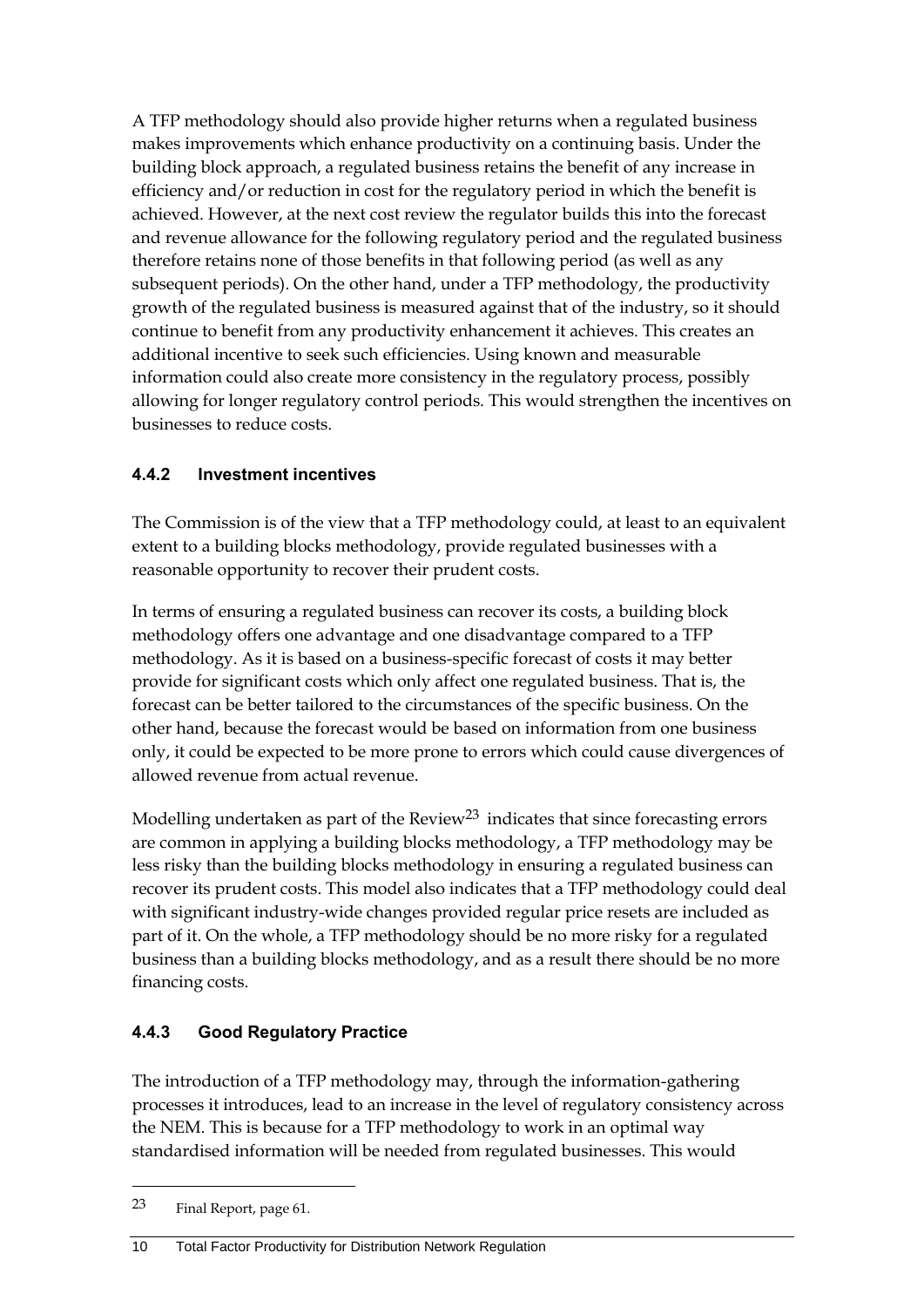require jurisdictional differences in data reporting to be overcome. Having standardised data will increase the clarity of regulation.

As described above, since the regulator should be more confident under a TFP methodology that windfall gains are not accruing to a regulated business, longer regulatory control periods should be possible. This would increase certainty with respect to charges for all market participants.

#### **4.4.4 Costs of Regulation**

As mentioned in the previous section, there is the possibility that a TFP methodology could lead to longer regulatory control periods. If this is the case, and there are less frequent cost reviews, the overall costs of regulation should be reduced. However, even if the extended regulatory periods do not lead to reduced costs, a TFP methodology may otherwise achieve this. While implementing an information reporting regime will be required for a TFP methodology to work, a TFP methodology will avoid many of the costs involved in regulated businesses preparing, and the regulator assessing, business-specific forecasts which include detail such as the specific projects proposed by a business. Additional costs result from exploring these kinds of details.

#### **4.4.5 Transitional and Implementation Issues**

In general terms, there are likely to be a number of transitional and other issues involved in implementing a TFP methodology, which would include gathering the relevant historical data, maintaining the data-set going forward and establishing the TFP methodology itself. These would have to be resolved appropriately for a TFP methodology to be successful.

### <span id="page-16-0"></span>**4.5 Conclusion**

1

The analysis above supports the conclusion that if a sufficiently robust and consistent data-set to support TFP exists a TFP methodology could, at a conceptual level, provide benefits in terms of the assessment framework described in chapter 3 above. In particular, it should provide increased incentives on a regulated business to pursue cost efficiencies while allowing the business to recover its costs. The effect of information asymmetries would be reduced, potentially allowing for longer regulatory control periods. The Commission acknowledges that the building blocks methodology is well established and understood, and that there would be some challenges in a transition to another methodology, however that of itself should not be sufficient reason for resisting the change<sup>24</sup>. Finally, transitional and implementation issues may need to be overcome before a TFP methodology could be applied. These may be based on whether the underlying conditions for TFP are present, which the following chapter considers.

<sup>24</sup> The Commission notes that the AER is currently developing a Rule change package addressing a number of the economic regulatory framework issues in chapters 6 and 6A of the NER.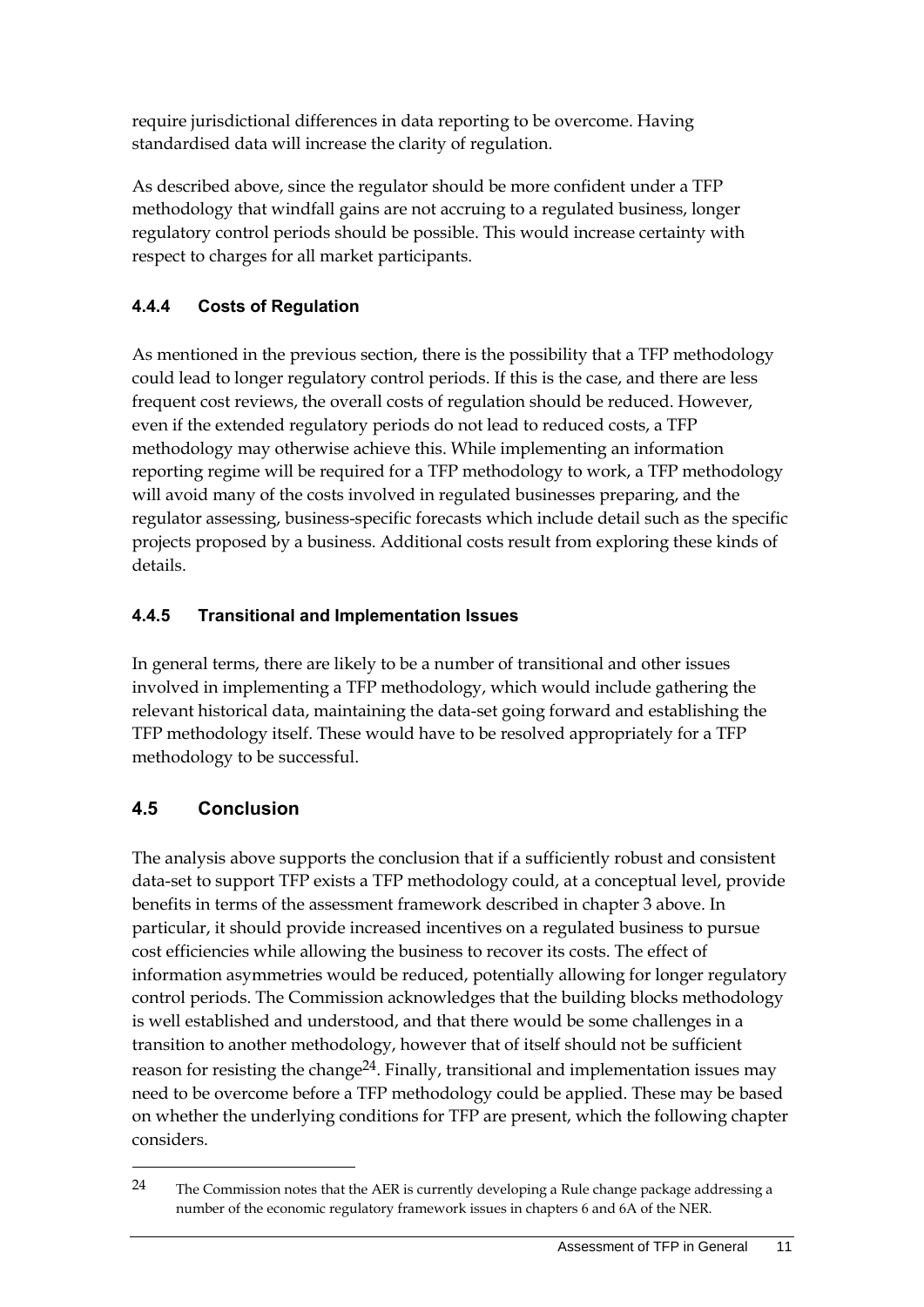## <span id="page-17-0"></span>**5 Underlying Conditions for TFP**

An important pre-condition for the implementation of a TFP methodology is the existence of a robust and consistent data-set, since this is the basis of the TFP growth estimate and if it is set incorrectly returns and incentives will not be efficient. This Chapter describes this pre-condition and considers whether it has been met.

#### <span id="page-17-1"></span>**5.1 Rule Proponent's view**

The Rule Change Request recognises, at several points, the importance of long term, reliable information that allows the historical growth in TFP for a sample of firms to be reliably estimated.25 The Rule Change Request itself does not expressly state the extent of such information in Victoria, though it does indicate that the level of information differs amongst jurisdictions in Australia, and that it may be supplemented by information from the United States. The Rule Change Request also contains a requirement that the AER, in deciding whether to apply a TFP methodology, must have regard to the adequacy and quality of the data that would support the methodology.

The Victorian Department of Primary Industries made a submission in the course of the Review in respect of the level of data available in Victoria, as described in the following section.

#### <span id="page-17-2"></span>**5.2 Stakeholder views**

Several of the submissions received considered whether the quality of the existing data would be sufficient to support a TFP methodology. The AER noted that a full national cost database was currently being developed by the AER but that it would take some time to be completed<sup>26</sup>. A subsequent submission made by the AER in March 2010 in respect of the Review Preliminary Findings Paper indicates that in 2010 the AER continued to be of the view that the existing data-set was insufficient<sup>27</sup>. Energex made a similar comment that a TFP approach requires "consistent time series information" that was not available<sup>28</sup>. The combined Citipower/Powercor/ETSA Utilities submission noted the adjustments that have been made to outturn information in Victoria and that this has made it impossible to replicate the calculations<sup>29</sup>.

The issue of availability of data to support TFP was raised in the course of the Review. In submissions on the Review, comments were made by regulators and service providers that the existing data is not sufficiently robust to support a TFP methodology. On the other hand, the submission of the Victorian Department of

1

<sup>25</sup> Rule Change Request, pages 4 and 19.

<sup>26</sup> AER, Submission to the first round of consultation, page 2.

<sup>27</sup> AER, Submission in respect of the Preliminary Findings Paper in the Review, page 1.

<sup>28</sup> Energex, Submission to the first round of consultation, page 3.

<sup>29</sup> ETSA Utilities/Citipower/Powercor, Submission to the first round of consultation, page 2.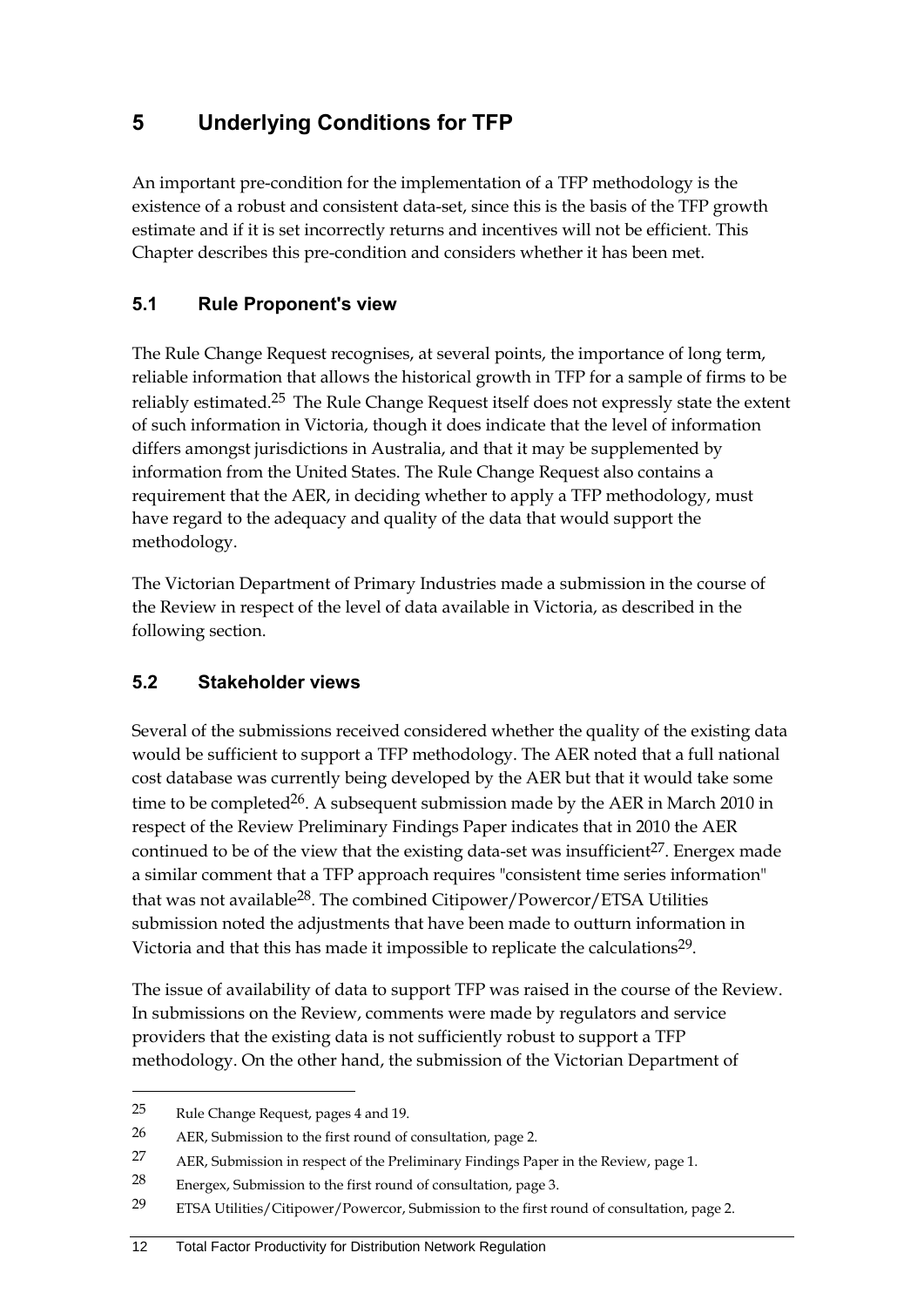Primary Industries (February 2010) on the Preliminary Findings Paper stated that, at least in Victoria, there is currently sufficient data for a TFP methodology to work.<sup>30</sup> The Essential Services Commission of Victoria stated in its March 2010 submission on the Preliminary Findings Paper that analysis it procured in Victoria suggests that the necessary trends for TFP can be established with confidence and similar analysis nationwide should commence.31

#### <span id="page-18-0"></span>**5.3 Other relevant considerations**

Other relevant considerations included the Commission's analysis in the Final Report in the Review.

#### <span id="page-18-1"></span>**5.4 Commission's Analysis**

<u>.</u>

#### **5.4.1 Robust and Consistent Data-Set**

A robust and consistent data-set is critical for the successful implementation of a TFP methodology. A TFP growth estimate must accurately provide a measure of productivity performance for service providers. If input and output quantities are reported incorrectly (or not at all) or are inconsistent for different service providers, the TFP growth estimate may simply reflect the errors, inconsistencies or gaps in the data.

This relates to the assessment criteria because if the TFP growth estimate is incorrect the cost incentives or investment incentives may be set incorrectly, which may impact on efficiency. For example, if the investment incentives are wrongly applied a TFP growth estimate may not allow a service provider to recover its efficient costs. This would in turn suggest the Rule proposal does not contribute to the NEO.

A robust and consistent data-set must be predicated on consistent definitions of the way input and output quantities have to be reported. This is particularly significant since input and output quantities will not necessarily have formed part of building blocks analyses. The data-set must also cover a sufficiently long period of time. At least one business-cycle of data should be included to remove any business cycle impacts. Finally, it would be preferable that the data-set be in the public domain. This will increase transparency about the way the TFP methodology is applied, and may reduce the likelihood of disputes.

The Commission has considered the analysis it undertook in the Review, and in particular the reasoning in the Draft Report, dated 12 November 2010 (the Draft Report). While the Review was not specific to Victoria, it considered Victorian issues in

<sup>30</sup> Department of Primary Industries (Victoria), Submission in respect of the Preliminary Findings Paper in the Review, page 9.

<sup>31</sup> Essential Services Commission, Submission in respect of the Preliminary Findings Paper in the Review, page 12.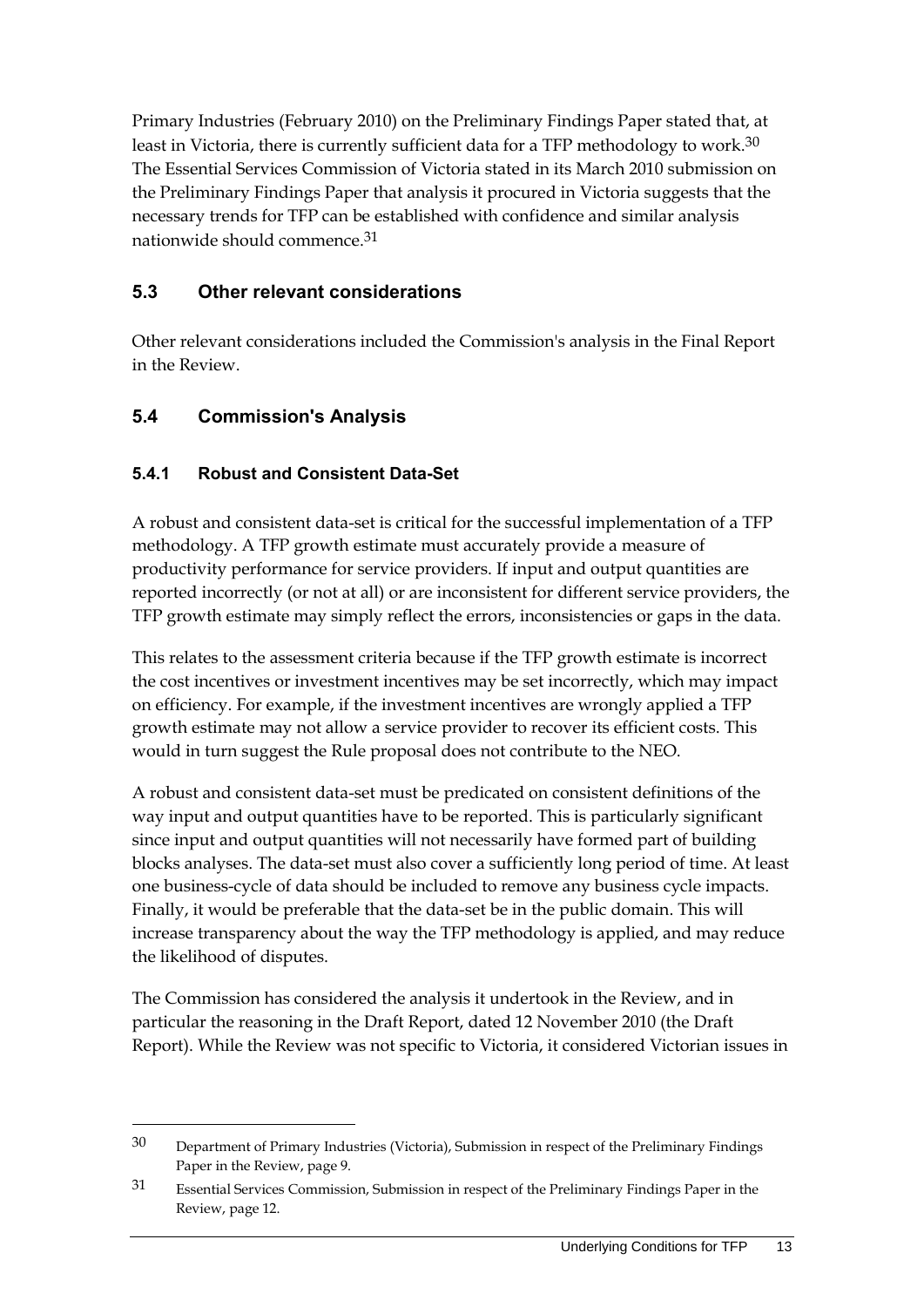depth. The Draft Report considers a report produced by Economic Insights<sup>32</sup> which concluded that the current data across all jurisdictions is not sufficiently robust to be used for a TFP methodology. The quality and consistency of data has varied across jurisdictions and over time, and has tended to focus on financial information, in preference to physical data. The financial information itself has been adjusted and refined over time, making it less useful for TFP purposes. Finally, Economic Insights noted that most of the data is not in the public domain or else is presented in an aggregated form.33

In respect of Victorian matters, the Draft Report in the Review raises queries over how robust the Victorian data is<sup>34</sup>. Further, without information being produced by other regions on a consistent basis, there may not be enough information to determine TFP trends with sufficient confidence. The Draft Report notes that systematic differences in coverage and definitions exist across regions in Australia. It also refers to earlier discussions with the ESC which identified problems with data availability and integrity.35 Finally, the Draft Report responds to a proposition by SP AusNet that existing data can be "cleaned" to ensure consistency in definitions, but notes that previous experience suggests such a process would be difficult and could lead to disputation and gaming.36

Even if there was sufficient data available in Victoria to implement a TFP methodology, the Commission considers that it would not be ideal to allow a TFP methodology to apply in Victoria while conducting a data collection exercise to enable TFP in other regions. This is because jurisdictional frameworks should not be allowed to evolve separately from the national approach. A range of benefits flow from having a uniform national energy market and national approaches to regulation. These should be preserved to the extent possible. It would be preferable if TFP specifications and methodologies were developed in harmony and a common framework for the implementation of the TFP methodology applied across the NEM as far as possible according to similar timing.

#### <span id="page-19-0"></span>**5.5 Conclusion**

The Commission is of the view that, in the NEM, sufficient robust data to support a TFP methodology does not exist.

This conclusion means a key pre-condition to support the Rule Change Request is absent. In these circumstances the Commission has decided that it is not necessary for it consider the mechanics of how the Rule Change Request proposes that a TFP methodology should be applied, and that no Rule should be made. Instead, one option

<u>.</u>

36 Draft Report, page 66.

<sup>32</sup> Economic Insights, *Assessment of data currently available to support TFP-based network regulation*, 9 June 2009.

<sup>33</sup> Draft Report, page 118.

<sup>34</sup> Draft Report, page 65.

<sup>35</sup> Draft Report, page 66.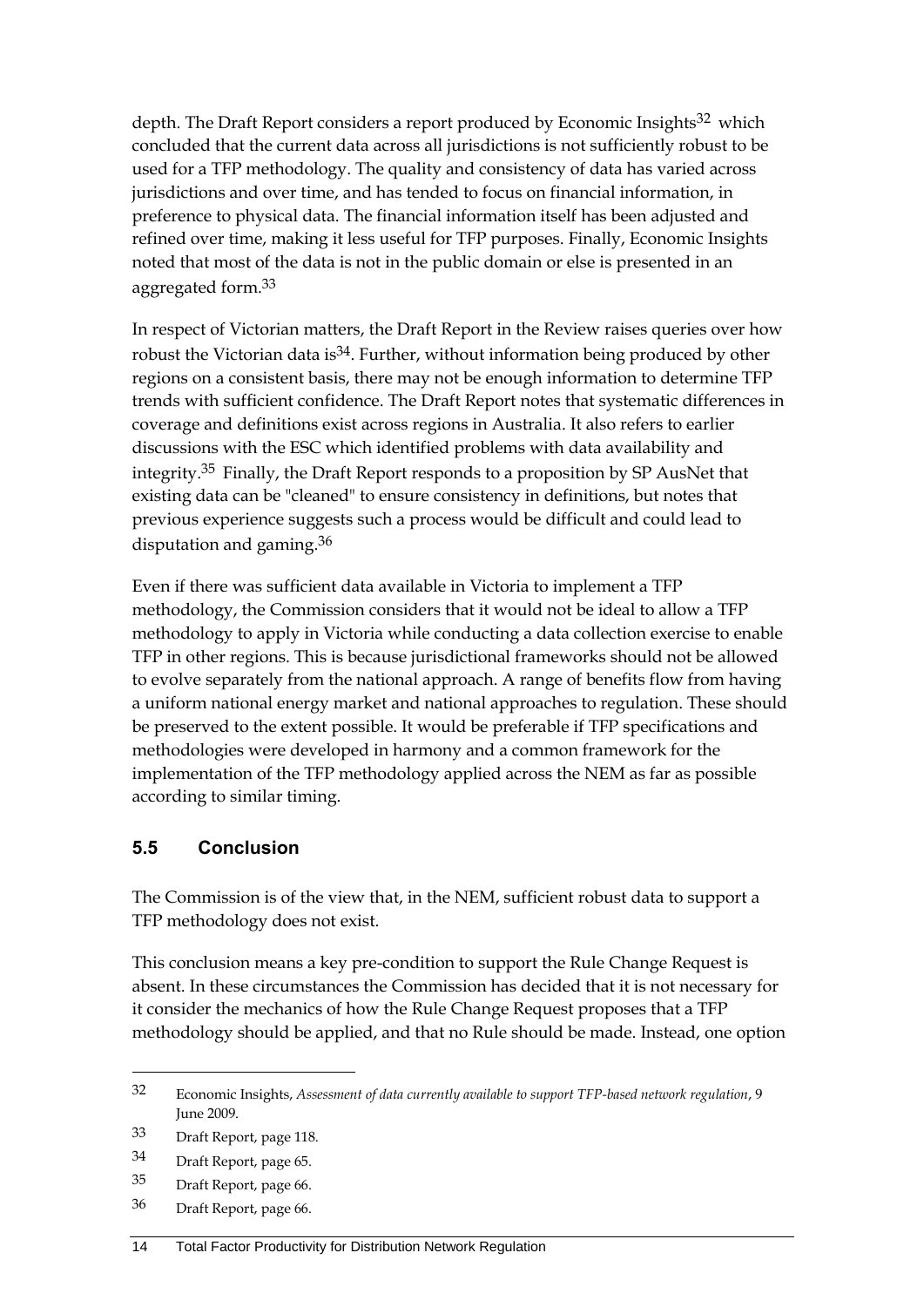for exploring further the potential for a TFP methodology would be to start to collect the relevant data that would be needed to determine whether it could apply. Rules that would facilitate this data collection exercise have been proposed by the Commission as part of the Final Report in the Review and are being considered by the Ministerial Council for Energy.